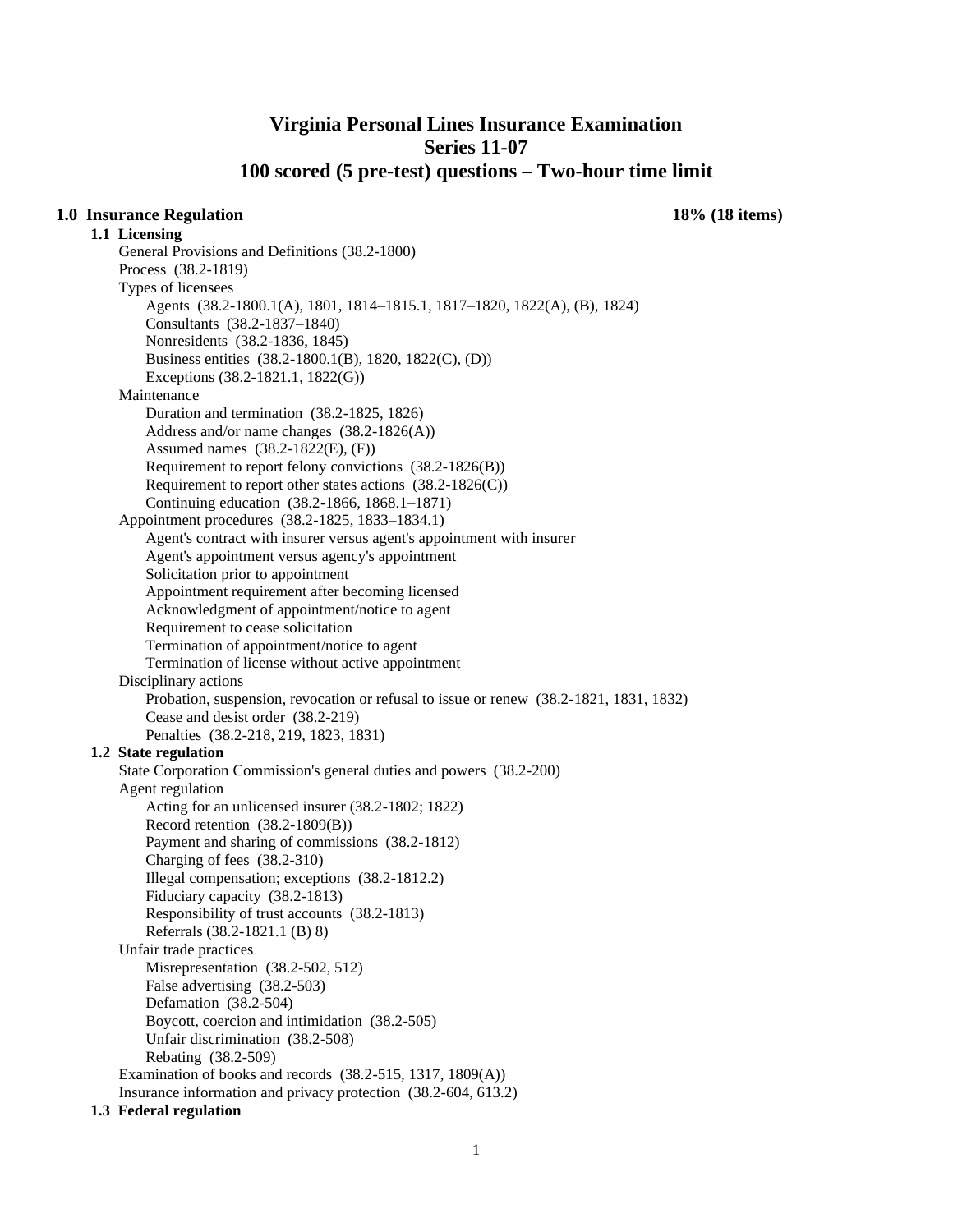Fair Credit Reporting Act (15 USC 1681–1681d) Fraud and false statements (18 USC 1033, 1034)

#### **1.4 Industry regulation**

National Association of Insurance Commissioners (NAIC)

### **2.0 General Insurance 12% (12 items) 2.1 Concepts**  Risk management key terms Risk Exposure Hazard Peril Loss Methods of handling risk Avoidance Retention Sharing Reduction Transfer Elements of insurable risks Adverse selection Law of large numbers Reinsurance **2.2 Insurers**  Types of insurers Stock companies Mutual companies Reciprocals Risk retention groups Surplus lines carriers Purchasing groups Private versus government insurers Admitted versus nonadmitted insurers Domestic, foreign and alien insurers Financial status (independent rating services) and operating results Marketing (distribution) systems **2.3 Agents and general rules of agency**  Types Captive Independent Insurer as principal Agent of insurer Authority and powers of agents Express Implied Apparent Responsibilities to the applicant/insured **2.4 Contracts**  Elements of a legal contract Offer and acceptance Consideration Competent parties Legal purpose Legal interpretations affecting contracts Ambiguities in a contract of adhesion Reasonable expectations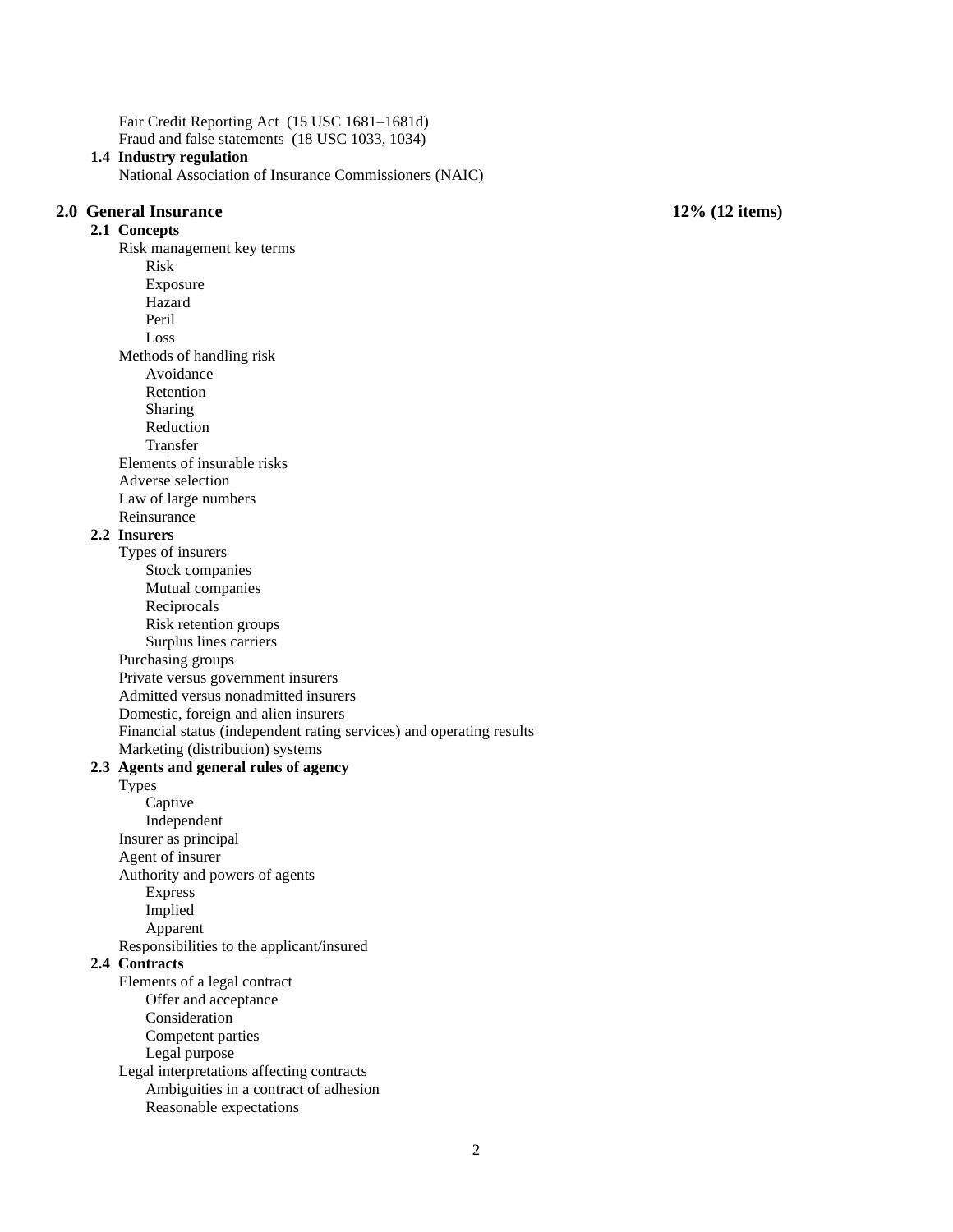Indemnity Utmost good faith Representations/ misrepresentations **Warranties** Concealment Fraud Waiver and estoppel **3.0 Property and Casualty Insurance Basics 20 3.1 Principles and concepts**  Insurable interest Underwriting Function Rates Loss costs Hazards Physical Moral Morale Negligence Elements of a negligent act Defenses against negligence Proximate cause Dam ages Compensatory — special versus general Punitive Absolute liability Strict liability Vicarious liability Causes of loss (perils) Named perils versus special (open) perils Direct loss Consequent ial or indirect loss Blanket versus specific insurance Basic types of construction Loss valuation Actual cash value Replacement cost Functional replacement cost Guaranteed replacement cost Market value Agreed value Stated amount Valued policy **3.2 Policy structure**  Declarations Definitions Insuring agreement or clause Additional/supplementary coverage **Conditions** Exclusio ns Endorsements **3.3 Common policy provisions**  Insureds — named, first named and additional Policy period Policy territory

**% (20 items)**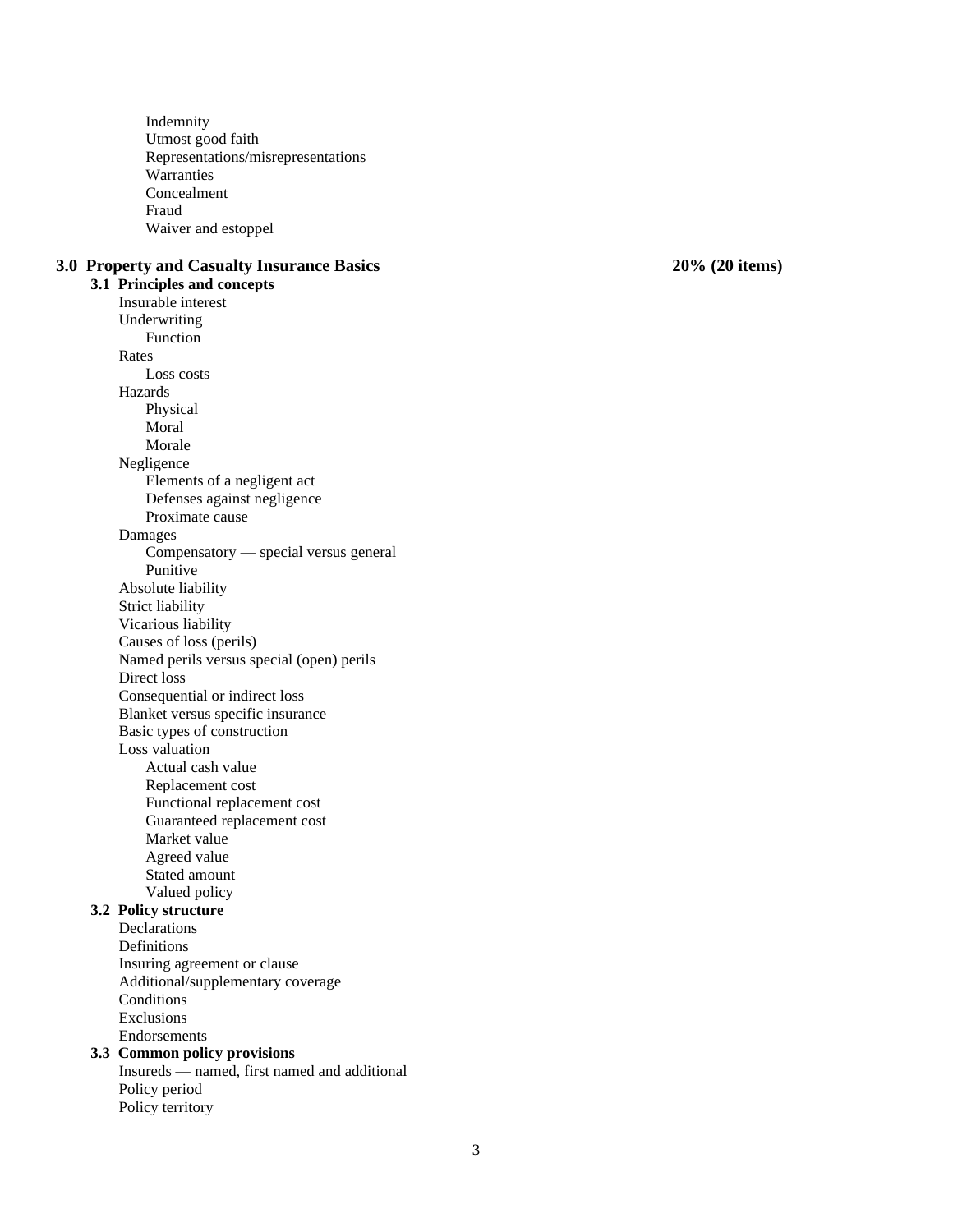Cancellation and nonrenewal Deductibles Other insurance Nonconcurrent Primary and excess Pro rata Limits of liability Per occurrence (accident) Per person Split Combined single Restoration/nonreduction of limits Coinsurance Vacancy or unoccupancy Named insured provisions Duties after loss Assignment Abandonment Insurer provisions Liberalization Subrogation Salvage Claim settlement options Duty to defend Lien holder provisions Standard mortgage clause Loss payable clause No benefit to the bailee **3.4 Virginia laws, regulations and required provisions**  Virginia Property and Casualty Insurance Guaranty Association (38.2-1600) **Notices** Flood exclusion (38.2-2125) Earthquake Exclusion (38.2-2129) Cancellation and nonrenewal (38.2, 2105, 2113, 2114) Owner occupied dwelling (2113, 2114) Fire (38.2-2105) Optional Coverages 38.2-2120, 2124 Ordinance or law Water sewer backup Binders (VA 38.2-2112)

## **4.0 Dwelling Policy 8% (8 items)**

# **4.1 Characteristics and purpose**

- **4.2 Coverage forms — Perils insured against**  DP-1 Basic
	- DP-2 Broad
	- DP-3 Special

# **4.3 Property coverages**

- Coverage A Dwelling Coverage B — Other structures
- Coverage C Personal property
- Coverage D Fair rental value
- Coverage  $E -$  Additional living expense
- Other coverages

# **4.4 General exclusions**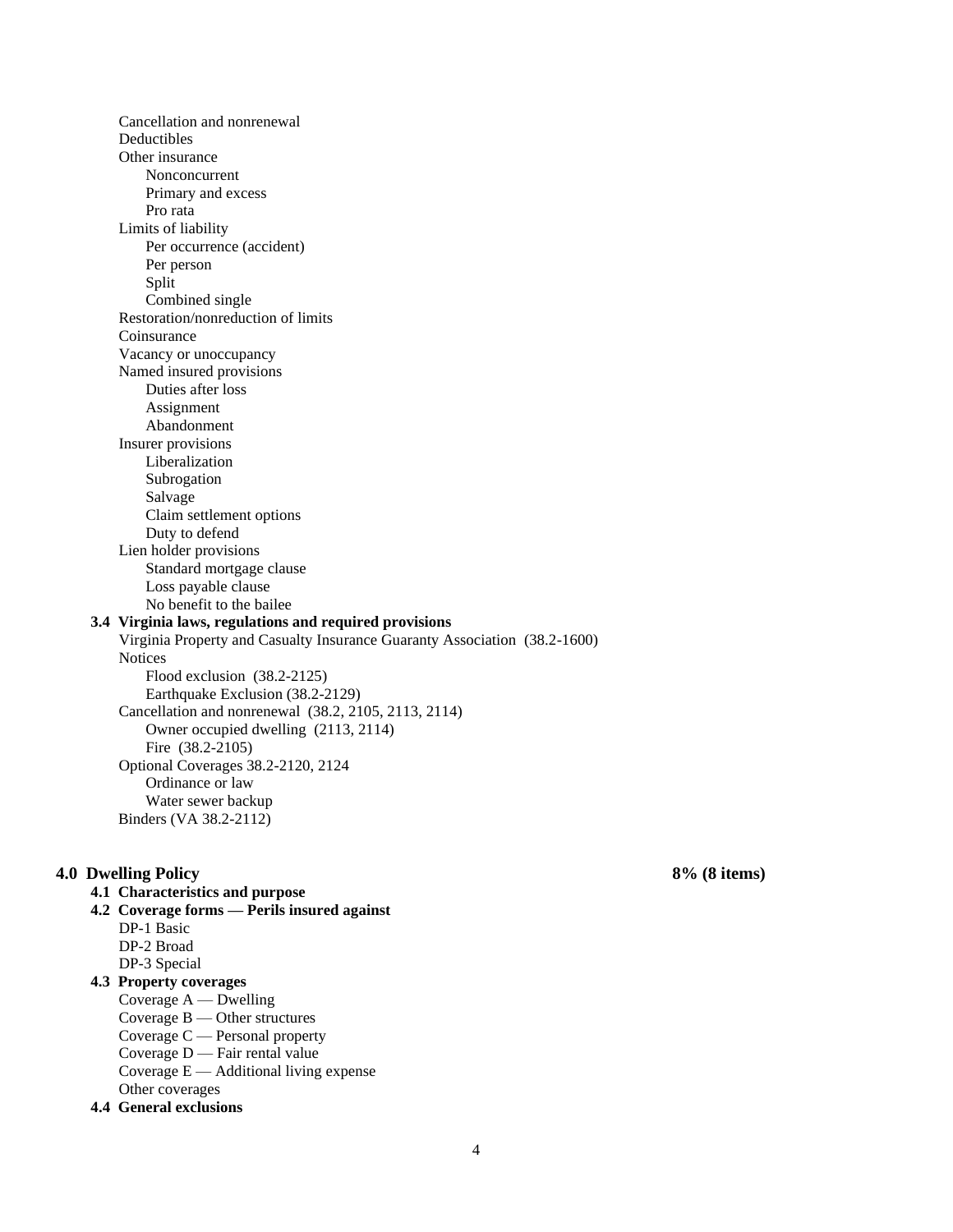#### **4.5 Conditions**

## **4.6 Personal liability supplement**

**4.7 VA Special Provisions** (01 45 10 15)

#### **4.8 Selected Endorsements**

Automatic Increase in Insurance Endorsement/Inflation Guard (DP 04 11)

Broad Theft Coverage Endorsement (DP 04 72)

Dwelling Under Construction Endorsement (DP 11 43)

### **5.0 Homeowners Policy 17% (17 items)**

### **5.1 Coverage forms**

- HO-3 Special
- HO-4 Tenants
- HO-5 Comprehensive
- HO-6 Condominium Unit-Owners

### **5.2 Definitions**

#### **5.3 Section I — Property coverages**

- Coverage A Dwelling
- Coverage B Other structures
- Coverage C Personal property
- Coverage D Additional Living Expense and Fair Rental Value

## **5.4 Section II — Liability coverages**

- Coverage E Personal liability
- Coverage  $F$  Medical payments to others

## **5.5 Perils insured against**

- **5.6 Additional coverages** 
	- Debris removal
	- Reasonable repairs
	- Trees, shrubs and other plants
	- Fire department service charge
	- Property removed
	- Credit card, fund transfer card, forgery and counterfeit money
	- Loss assessment
	- Glass or safety glazing material
	- Landlord's furnishings
	- Claim expenses
	- First aid expenses
	- Damage to property of others

# **5.7 Exclusions**

#### **5.8 Conditions**

Provisions for Certain Risks (VA 38.2-2119(B))

# **5.9 Other Policies**

Mobile Homes

## **5.10 Selected Endorsements**

 Personal Property Replacement Cost Loss Settlement (HO 04 90) Scheduled Personal Property Endorsement (HO 04 61) Earthquake Endorsement (HO 04 54) Permitted Incidental Occupancies Endorsement (HO 04 42) Home Daycare Endorsement (HO 04 97)

#### **6.0 Auto Insurance 20% (20 items)**

#### **6.1 Laws**

Virginia Motor Vehicle Financial Responsibility Law and required limits of liability (38.2-2206; RL 46.2-372, 472) Virginia Automobile Insurance Plan (RL 46.2-464–471) Uninsured/underinsured motorist (38.2-2202, 2206) Definitions

#### 5